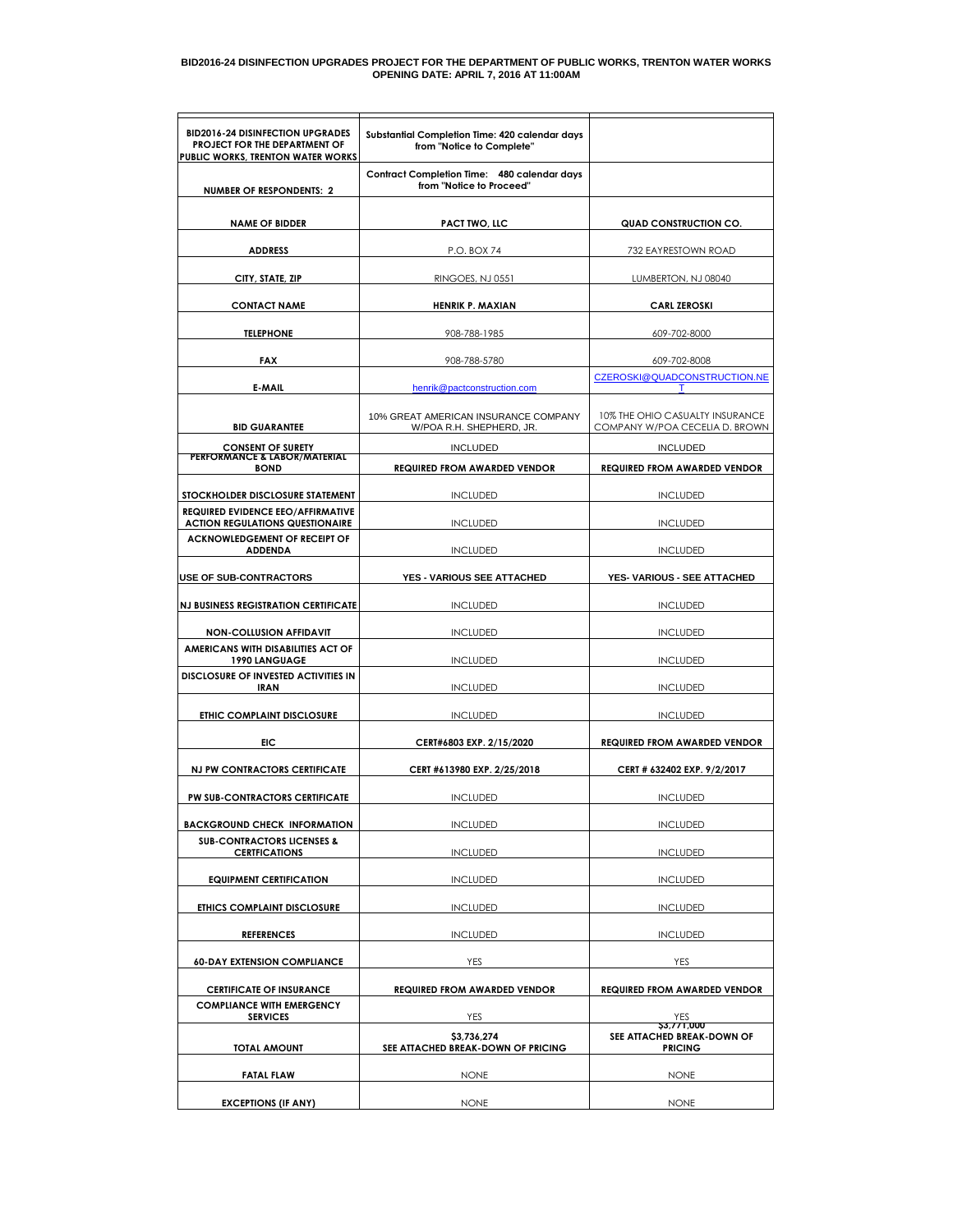## BID2016-24 DISINFECTION UPGRADES PROJECT FOR THE DEPARTMENT OF PUBLIC WORKS, TRENTON WATER WORKS<br>OPENING DATE: APRIL 7, 2016 AT 11:00AM

| BID2016-24 DISINFECTION UPGRADES<br>PROJECT FOR THE DEPARTMENT OF<br>PUBLIC WORKS, TRENTON WATER WO | Substantial Completion Time: 420 calendar days<br>from "Notice to Complete" |                                                                   |
|-----------------------------------------------------------------------------------------------------|-----------------------------------------------------------------------------|-------------------------------------------------------------------|
| NUMBER OF RESPONDENTS: 2                                                                            | Contract Completion Time: 480 calendar days<br>from "Notice to Proceed"     |                                                                   |
| NAME OF BIDDER                                                                                      | PACT TWO, LLC                                                               | QUAD CONSTRUCTION CO.                                             |
| <b>ADDRESS</b>                                                                                      | P.O. BOX 74                                                                 | 732 EAYRESTOWN ROAD                                               |
| CITY, STATE, ZIP                                                                                    | RINGOES, NJ 0551                                                            | LUMBERTON, NJ 08040                                               |
| <b>CONTACT NAME</b>                                                                                 | <b>HENRIK P. MAXIAN</b>                                                     | <b>CARL ZEROSKI</b>                                               |
| <b>TELEPHONE</b>                                                                                    | 908-788-1985                                                                | 609-702-8000                                                      |
| FAX                                                                                                 | 908-788-5780                                                                | 609-702-8008                                                      |
| E-MAIL                                                                                              | henrik@pactconstruction.com                                                 | CZEROSKI@QUADCONSTRUCTION.NE<br>т.                                |
| <b>BID GUARANTEE</b>                                                                                | 10% GREAT AMERICAN INSURANCE COMPANY<br>W/POA R.H. SHEPHERD, JR.            | 10% THE OHIO CASUALTY INSURANCE<br>COMPANY W/POA CECELIA D. BROWN |
| CONSENT OF SURETY<br>PERFORMANCE & LABOR/MATERIAL                                                   | <b>INCLUDED</b>                                                             | <b>INCLUDED</b>                                                   |
| <b>BOND</b>                                                                                         | REQUIRED FROM AWARDED VENDOR                                                | REQUIRED FROM AWARDED VENDOR                                      |
| STOCKHOLDER DISCLOSURE STATEMENT                                                                    | <b>INCLUDED</b>                                                             | <b>INCLUDED</b>                                                   |
| REQUIRED EVIDENCE EEO/AFFIRMATIV<br><b>ACTION REGULATIONS QUESTIONAIRI</b>                          | <b>INCLUDED</b>                                                             | <b>INCLUDED</b>                                                   |
| ACKNOWLEDGEMENT OF RECEIPT OF<br><b>ADDENDA</b>                                                     | <b>INCLUDED</b>                                                             | <b>INCLUDED</b>                                                   |
| USE OF SUB-CONTRACTORS                                                                              | YES - VARIOUS SEE ATTACHED                                                  | YES-VARIOUS - SEE ATTACHED                                        |
| NJ BUSINESS REGISTRATION CERTIFICATE                                                                | <b>INCLUDED</b>                                                             | <b>INCLUDED</b>                                                   |
| NON-COLLUSION AFFIDAVIT                                                                             | <b>INCLUDED</b>                                                             | <b>INCLUDED</b>                                                   |
| AMERICANS WITH DISABILITIES ACT O<br>1990 LANGUAGE                                                  | <b>INCLUDED</b>                                                             | <b>INCLUDED</b>                                                   |
| DISCLOSURE OF INVESTED ACTIVITIES<br><b>IRAN</b>                                                    | <b>INCLUDED</b>                                                             | <b>INCLUDED</b>                                                   |
| ETHIC COMPLAINT DISCLOSURE                                                                          | <b>INCLUDED</b>                                                             | <b>INCLUDED</b>                                                   |
| EIC                                                                                                 | CERT#6803 EXP. 2/15/2020                                                    | REQUIRED FROM AWARDED VENDOR                                      |
| NJ PW CONTRACTORS CERTIFICATE                                                                       | CERT #613980 EXP. 2/25/2018                                                 | CERT # 632402 EXP. 9/2/2017                                       |
| PW SUB-CONTRACTORS CERTIFICATE                                                                      | <b>INCLUDED</b>                                                             | <b>INCLUDED</b>                                                   |
| BACKGROUND CHECK INFORMATION                                                                        | <b>INCLUDED</b>                                                             | <b>INCLUDED</b>                                                   |
| <b>SUB-CONTRACTORS LICENSES &amp;</b><br><b>CERTFICATIONS</b>                                       | <b>INCLUDED</b>                                                             | <b>INCLUDED</b>                                                   |
| EQUIPMENT CERTIFICATION                                                                             | <b>INCLUDED</b>                                                             | <b>INCLUDED</b>                                                   |
| ETHICS COMPLAINT DISCLOSURE                                                                         | <b>INCLUDED</b>                                                             | <b>INCLUDED</b>                                                   |
| REFERENCES                                                                                          | <b>INCLUDED</b>                                                             | <b>INCLUDED</b>                                                   |
| 60-DAY EXTENSION COMPLIANCE                                                                         | <b>YES</b>                                                                  | <b>YES</b>                                                        |
| CERTIFICATE OF INSURANCE                                                                            | REQUIRED FROM AWARDED VENDOR                                                | REQUIRED FROM AWARDED VENDOR                                      |
| <b>COMPLIANCE WITH EMERGENCY</b><br><b>SERVICES</b>                                                 | <b>YES</b>                                                                  | <b>YES</b><br>\$3,771,000                                         |
| TOTAL AMOUNT                                                                                        | \$3,736,274<br>SEE ATTACHED BREAK-DOWN OF PRICING                           | SEE ATTACHED BREAK-DOWN OF<br><b>PRICING</b>                      |
| <b>FATAL FLAW</b>                                                                                   | <b>NONE</b>                                                                 | <b>NONE</b>                                                       |
| <b>EXCEPTIONS (IF ANY)</b>                                                                          | <b>NONE</b>                                                                 | <b>NONE</b>                                                       |
|                                                                                                     |                                                                             |                                                                   |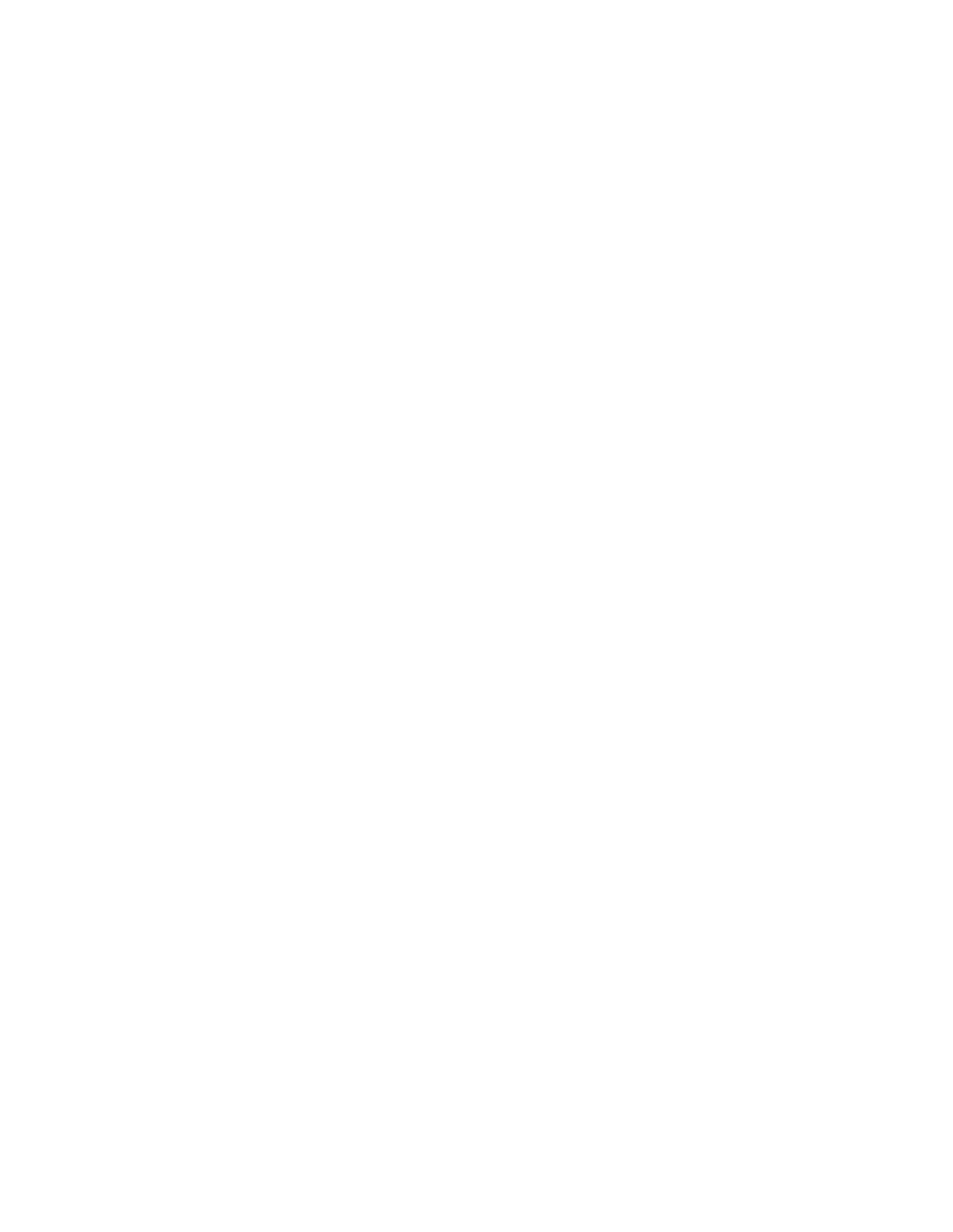$1000$ **PROVIDE A LIST SUB-CONTRACTORS** COPY OF LICENSES SUBMITTED WITH BID NAME RSPCPK Commerce Street **ADDRESS**  $\pm 4$ CITY, STATE, ZIP Somerville,  $\overline{MS}$  088 76<br>TELEPHONE:  $908 - 534 - 9600$ FAX NO. blectricler **TRADE** LICENSENO.  $341290051$  $830C$ NAME Cooper Plumbine & Mechanical ADDRESS 40 Destergen Ave CITY, STATE, IIP, Hcm il ten,  $W506660$ TELEPHONE:  $606 - 586 - 1813$ FAX NO.<br>TRADE Plumbirs LICENSENO. 36B101074000 NAME Gerard sheet metel Februariers ADDRESS 385 Lexington Live  $CITY$ , STATE, ZIP  $FAS+$ Brunsinct TELEPHONE: 732-257-477 FAX NO. HUAC **TRADE** LICENSE NO.  $191100381300$ NAME MUnicial maintename Co. ADDRESS  $1352$  Taylog Ln. CITY, STATE, ZIP CINNAMINSON. NJ 06077 TELEPHONE: 856-786-9434 FAX NO.  $M$ <sup>H</sup> TRADE Blectrician LICENSE NO. 34 EBOISISSO **NAME** ADDRESS CITY, STATE, ZIP TELEPHONE: And the contract of the contract of the contract of the contract of the contract of the contract of the contract of the contract of the contract of the contract of the contract of the contract of the contract of FAX NO. TRADE LICENSE NO.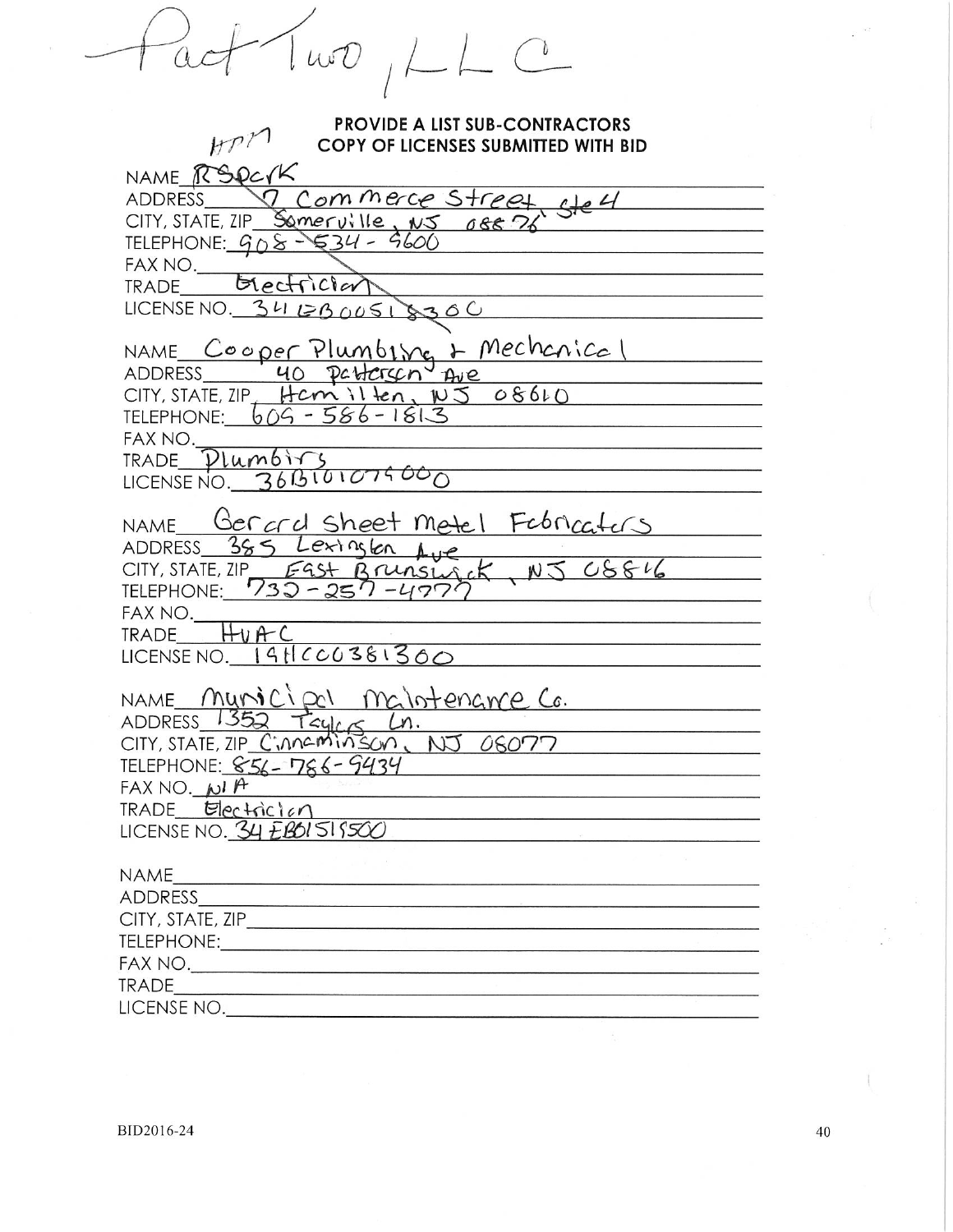frad Construction Co.

## **BID PROPOSAL FORM**

The undersigned bidder declares that he/she has read the Notice to Bidders, Instructions to Bidders, Affidavits and Specifications attached, that he/she has determined the conditions affecting the bid agrees, if this proposal is accepted, to furnish and deliver the following at the  $\bullet$ prices listed in the following PRICE SCHEDULE:

| Item<br>No.                                                             | Estimated<br>Quantity | Description                                                                     | Unit Price                        | <b>Bid Amount in Words</b>                          | Amount in<br>Figures |
|-------------------------------------------------------------------------|-----------------------|---------------------------------------------------------------------------------|-----------------------------------|-----------------------------------------------------|----------------------|
| 1                                                                       | L.S.                  | Installation of Sodium<br>Hypochlorite System at the<br><b>Filtration Plant</b> | <b>NA</b>                         | ONE MILLION SEVEN HUNDEED<br>THREE THOUSAND DOLLAPS | 1,703,000            |
| $\overline{2}$                                                          | L.S.                  | Installation of Sodium<br>Hypochlorite System at the<br>Reservoir Gatehouse     | <b>NA</b>                         | FINE HUNDRED SIXTY<br>THOUSAND DOLLER               | 560,000              |
| 3                                                                       | L.S.                  | Temporary Sodium Hypochlorite<br>System at the Filtration Plant                 | NA.                               | FOUR HONDRED TUENTY<br>THOUSAND DOLLOPS             | 420,000              |
| 4                                                                       | L.S.                  | Temporary Sodium Hypochlorite<br>System at the Reservoir<br>Gatehouse           | <b>NA</b>                         | THREE HUWDED FORE<br>FIVE THOUTANT &                | 34500                |
| 5                                                                       |                       | 1,000 VLF Pile Installation                                                     | $$275^{\frac{69}{2}}$<br>per V LF | Two Housing<br>LOG CRAZUOHT EN 7                    | 275000               |
| 6                                                                       | L.S.                  | Sewer Main Installation                                                         | <b>NA</b>                         | TWOUN EIGHT<br>THOUSAND DOLLAR                      | 22,000               |
| 7                                                                       | L.S.                  | Process Control System Supplier                                                 | <b>NA</b>                         | TWO HUNDED THIEF<br>THE STARM DULARI                | 230,000              |
| 8                                                                       | Allowance             | Unanticipated Additional Work<br>Allowance                                      |                                   | \$100,000 One Hundred Thousand<br><b>Dollars</b>    | \$100,000            |
| 9                                                                       | Allowance             | Geotechnical Inspector and<br>Testing                                           | \$45,000                          | Forty-five Thousand<br><b>Dollars</b>               | \$45,000             |
| 10                                                                      | Allowance             | Concrete and Soils Testing<br>Allowance                                         |                                   | \$40,000 Forty Thousand Dollars                     | \$40,000             |
| 11                                                                      |                       | Allowance Permits and Approvals Allowance                                       | \$25,000                          | Twenty-five Thousand<br><b>Dollars</b>              | \$25,000             |
| 3,771,000<br>TOTAL BASE BID A MOUNT IN FIGURES: \$                      |                       |                                                                                 |                                   |                                                     |                      |
| TOTAL BASE BID AMOUNT IN WORDS: THREE MILLION SEVEN HUNDRED SEVENTY ONE |                       |                                                                                 |                                   |                                                     |                      |

THOUSAND DOLLARS AND NO CENTS

 $\mathcal{C}$